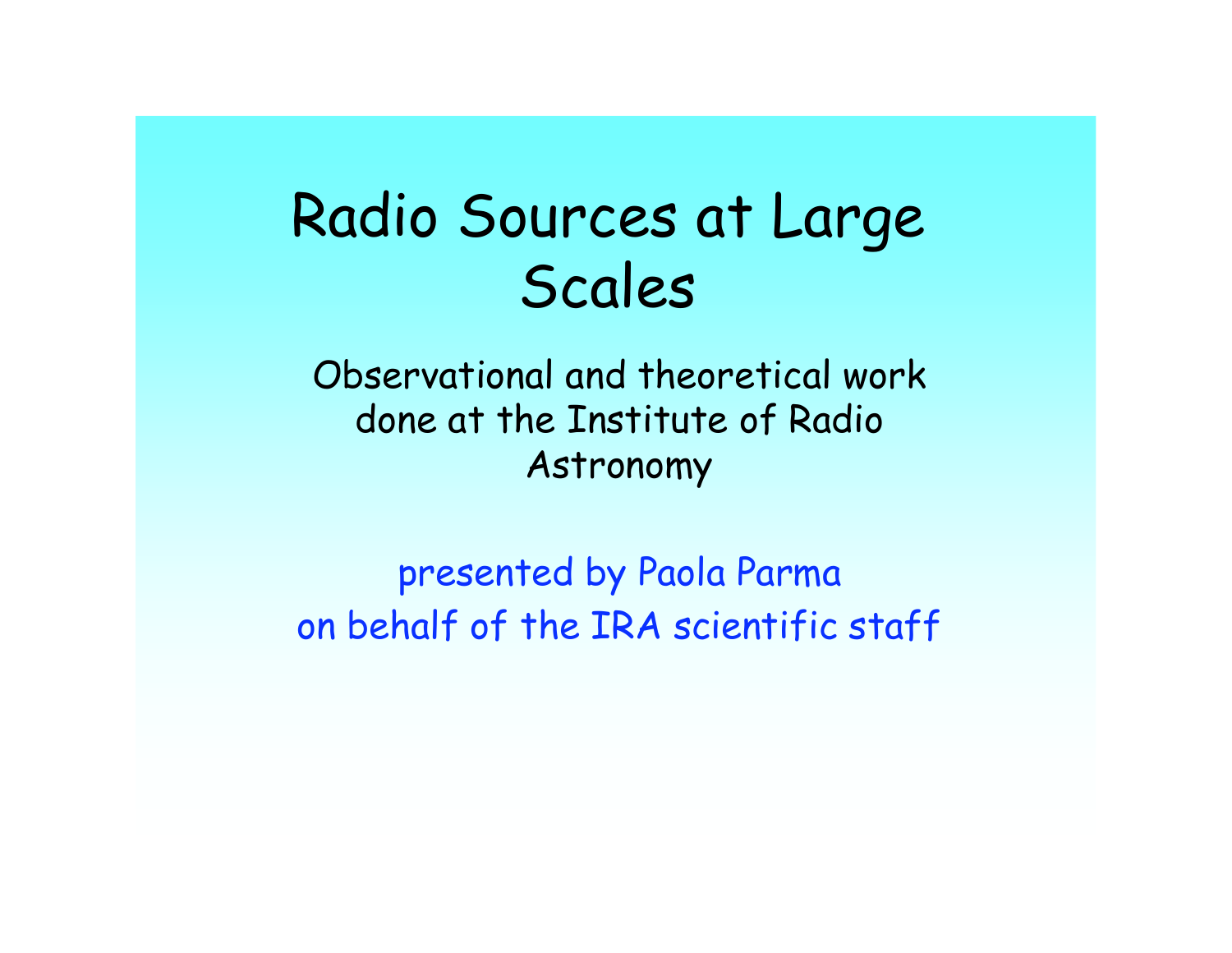## **Introduction**

## General aims:

From source properties (structure, strength, spectral index, polarization) to understanding of origin, evolution and death of extragalactic radio sources.

- Work started in the early seventies; definition of B2 samples of nearby radio galaxies: Colla et al. 1975 (first bright sample), Fanti et al. 1978 (second fainter sample).
- Basically these are low luminosity (FRI) radio sources in nearby galaxies (z<0.1). Later: radio studies with the Westerbork Synthesis Radio Telescope and the Very Large Array.
- This work has helped establishing the physical and statistical properties of FRI sources: twin jets are very common, they start relativistic and quickly decelerate; FR I are older than FRII. (Parma et al. 1987; 1999)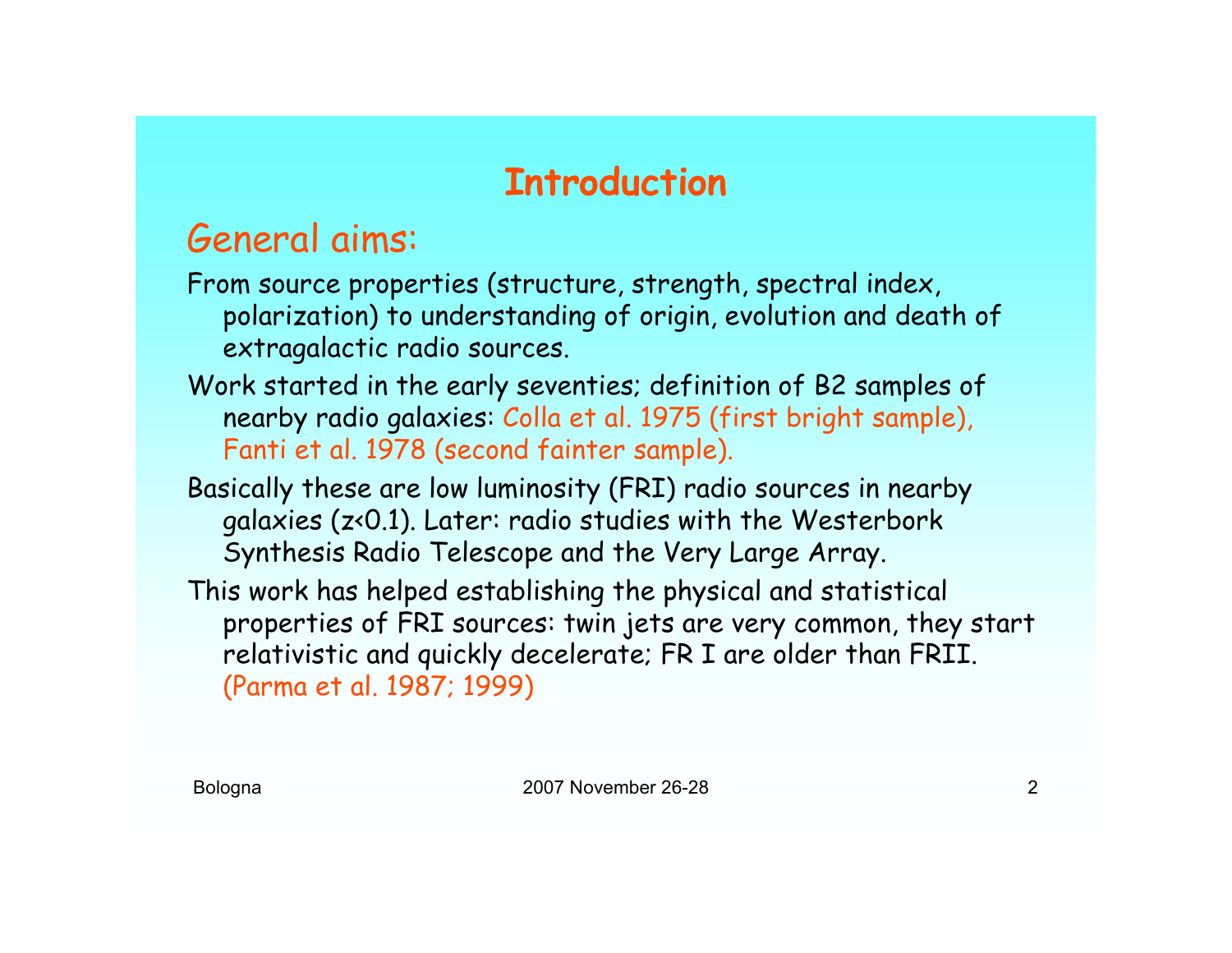### **Recent years:** work on the physics of radio sources on large scales has continued, following three main lines:

- 1. Origin of radio emission, differences between FRI and FRII. Data from HST and IRAM. Parma, Prandoni, Mack, IRA- and external collaborators.
- 2. Ages of radio sources, interaction with and influence of external medium. Data from particular subclasses of radio sources, using surveys like WENSS and NVSS:
	- Sources with recurrent activity and dying sources: Parma, Mack, IRA- and external collaborators.
	- Giant Sources: Mack, Feretti, Venturi, IRA- and external collaborators.
- 3. Physical properties of nuclei, hot spots and lobes. Multiwavelength data from HST, VLT, Chandra, Spitzer. Brunetti, Bondi, Stanghellini, Mack, Chiaberge, IRA- and external collaborators.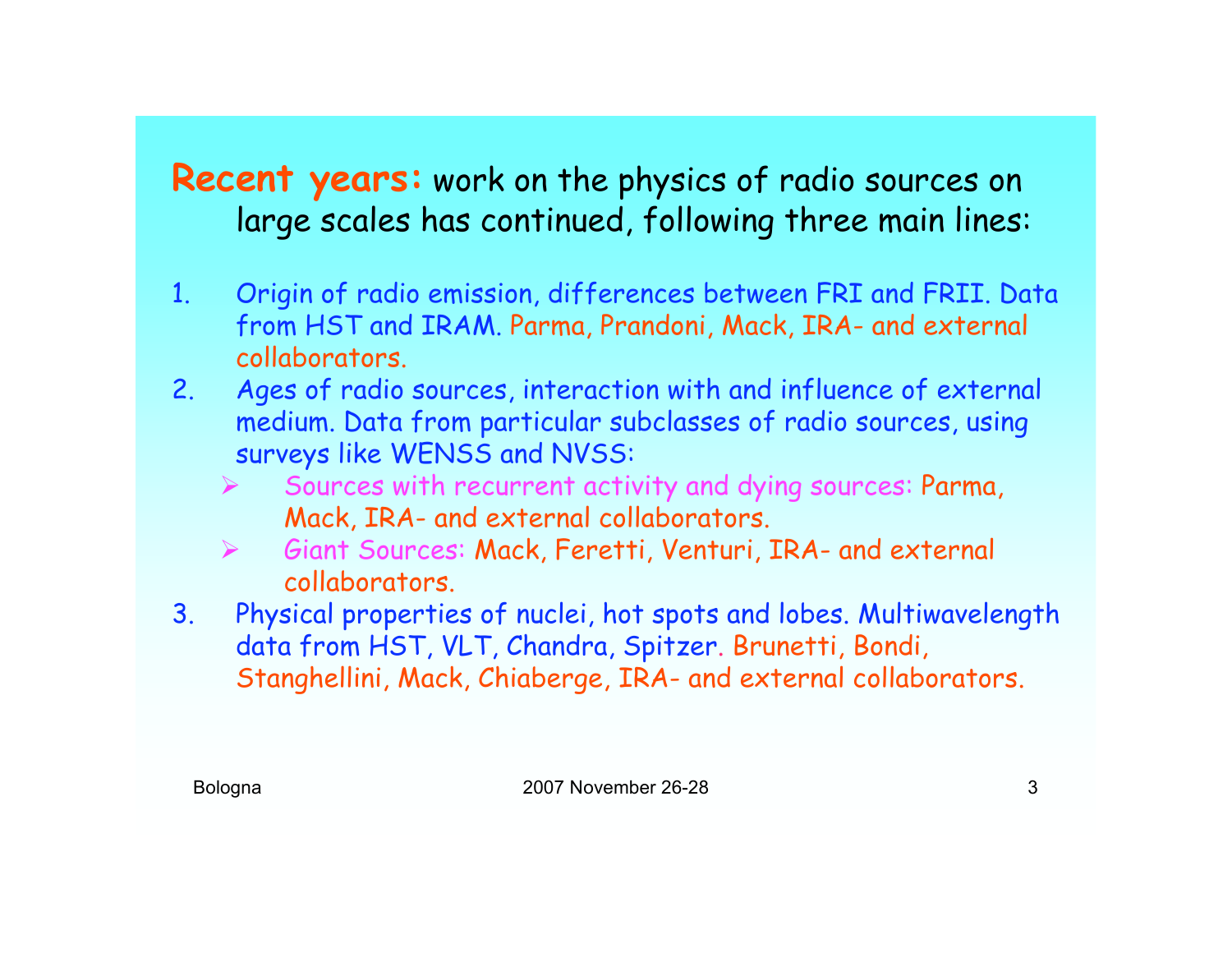### **Science Highlights: Origin and fuelling of radio emission**

- **Why do some galaxies produce a (powerful) radio source and others don't?** Study nuclear regions with HST: B2 sample, imaging in V and I. (de Ruiter, Parma, Capetti, Fanti, Morganti & Santantonio 2005, A&A, 439, 487): Radio active galaxies always have a "core"-type profile of the optical brightness, with  $\gamma$ <0.3. No difference between FRI and FRII, but only non-active
	- galaxies can have power-law profiles.

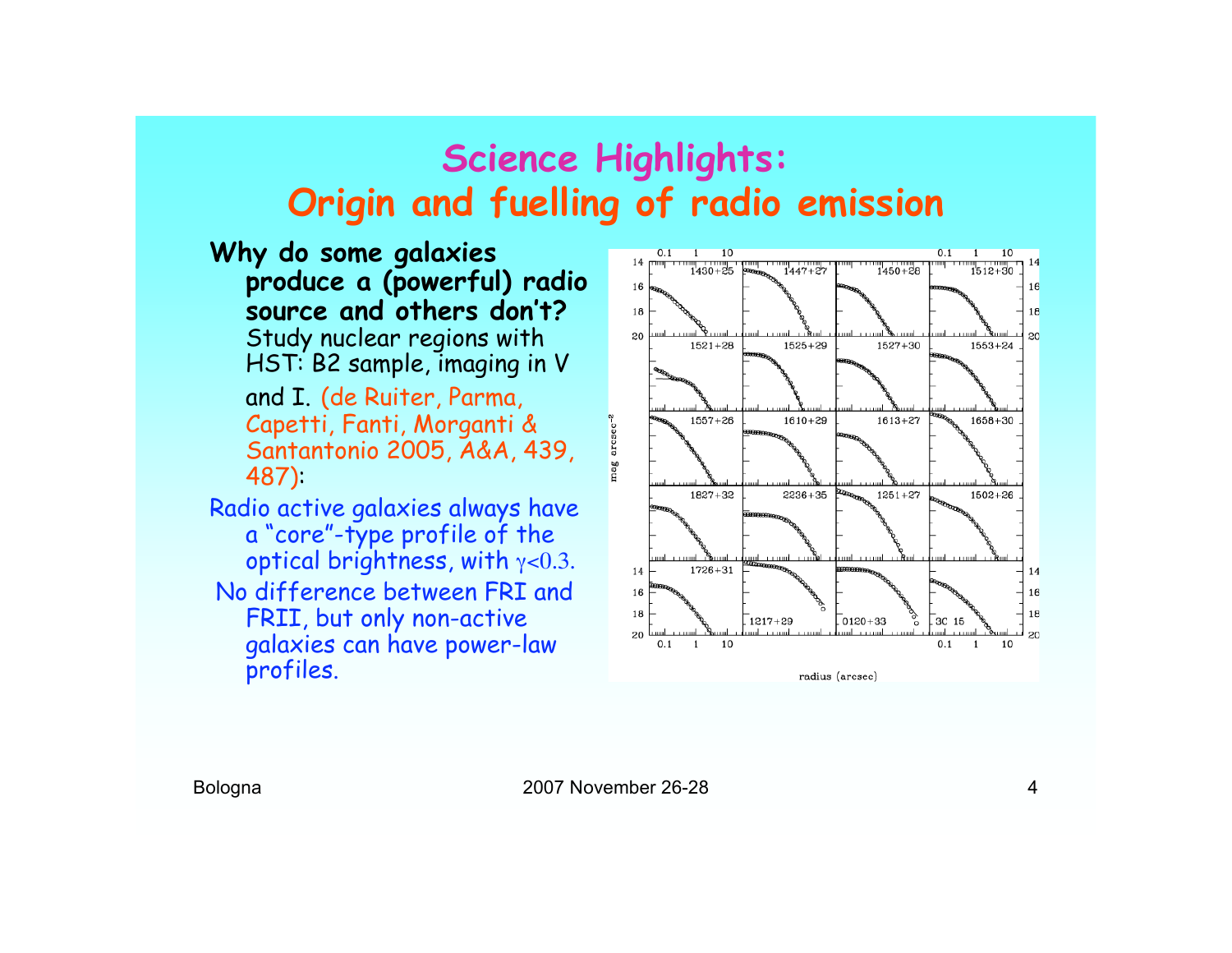

Absolute visual magnitude vs γ. Filled points are radio-active, open circles nonactive objects. Objects with unknown radio power are indicated by crosses.

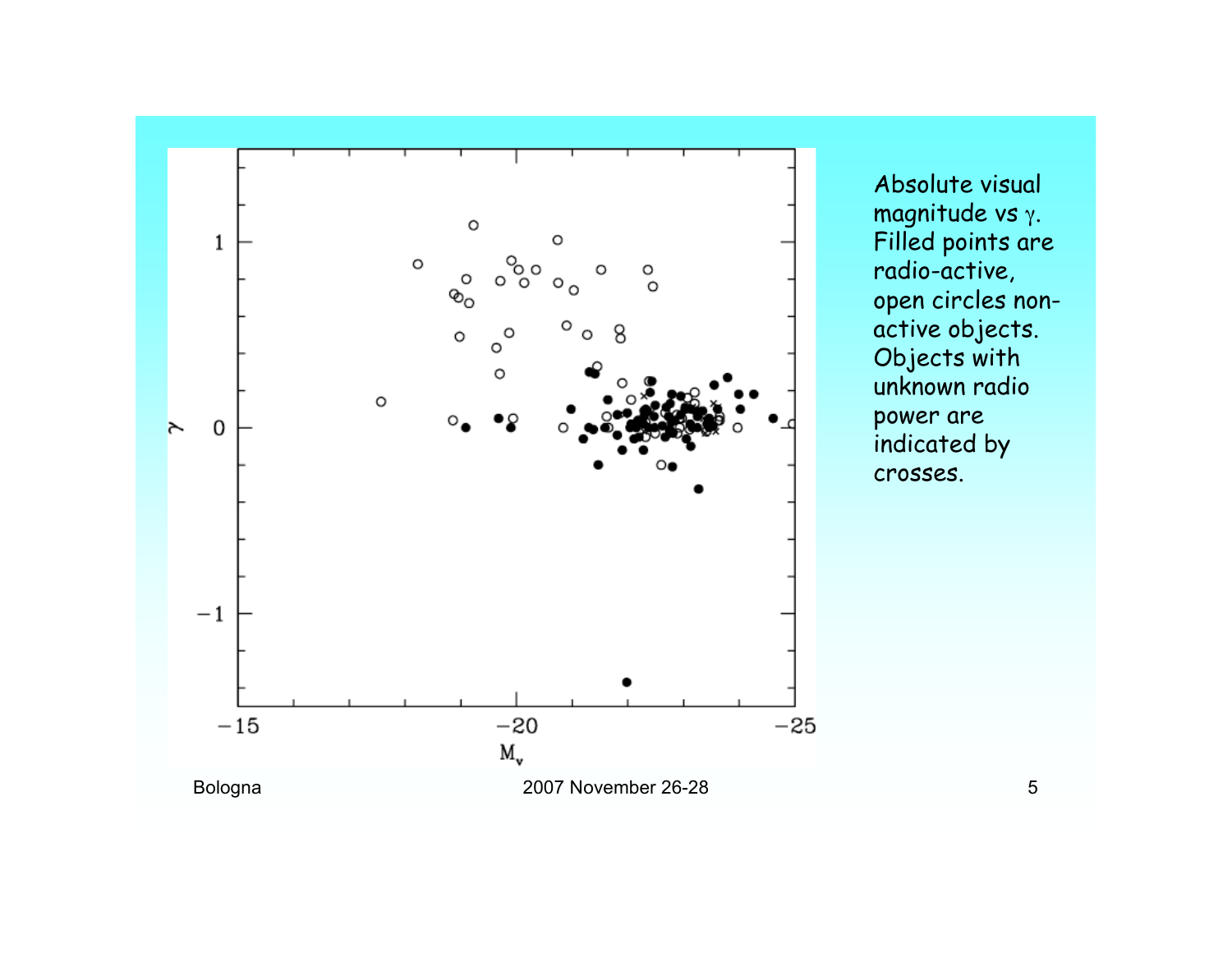## **Fuelling the radio source**

# **Is there cold (molecular) gas that powers the radio jets, through accretion onto central black hole?**

#### An observational study of B2 sources with IRAM:

- Strong evidence for a physical link between the dust seen with HST and the molecular gas probed by CO.
- In two cases the CO line displays a double-horn profile indicating ordered rotation. Prandoni et al. 2007, NewAR, 51, 43

#### **Recurrent activity:**

Search for CO emission in double-double galaxies with IRAM reveals that restarting radio galaxies are deficient in molecular gas; no accumulation of molecular gas to explain restarting.<br><mark>Saripalli & Mack 2007, MNRAS, 376, 1385</mark>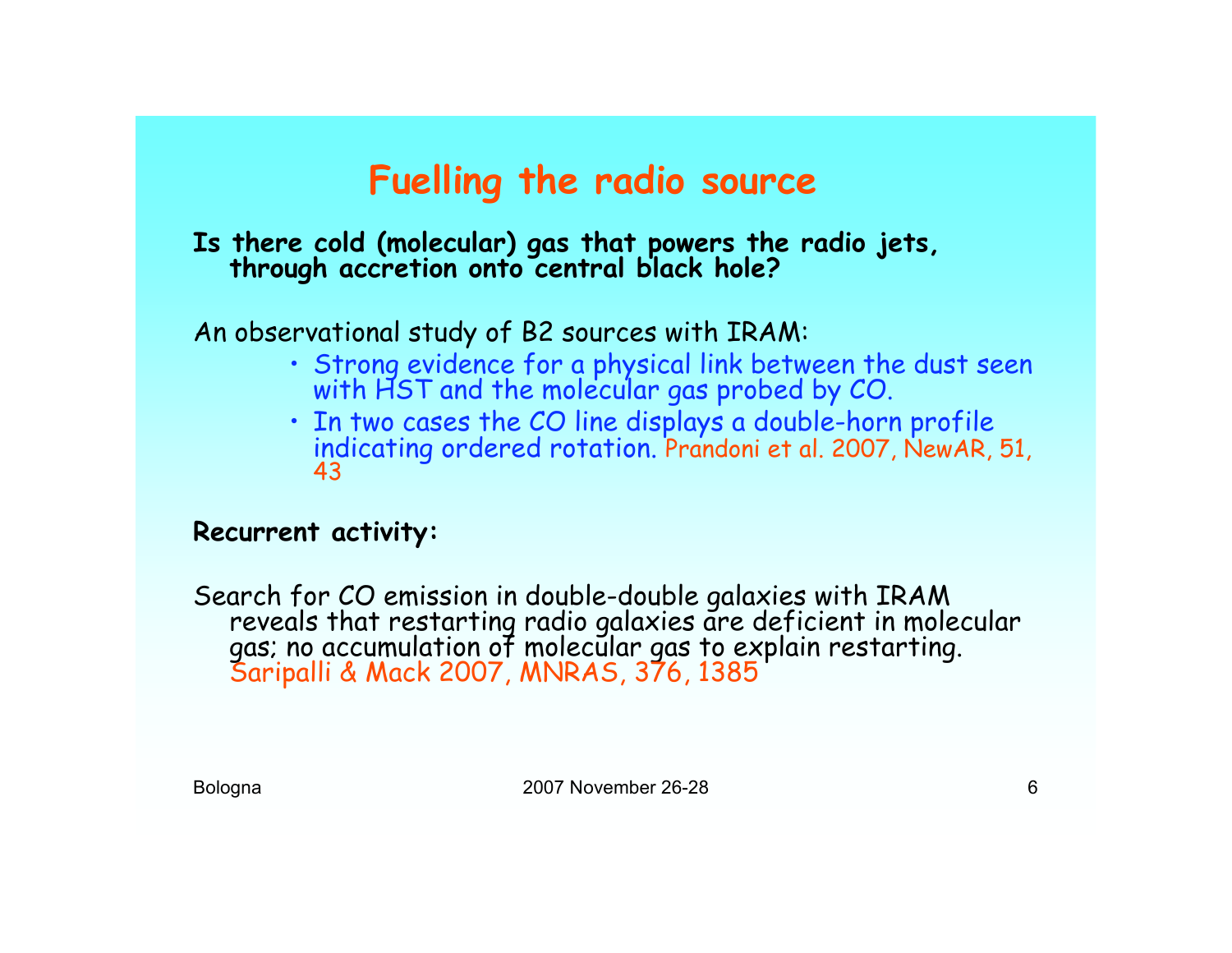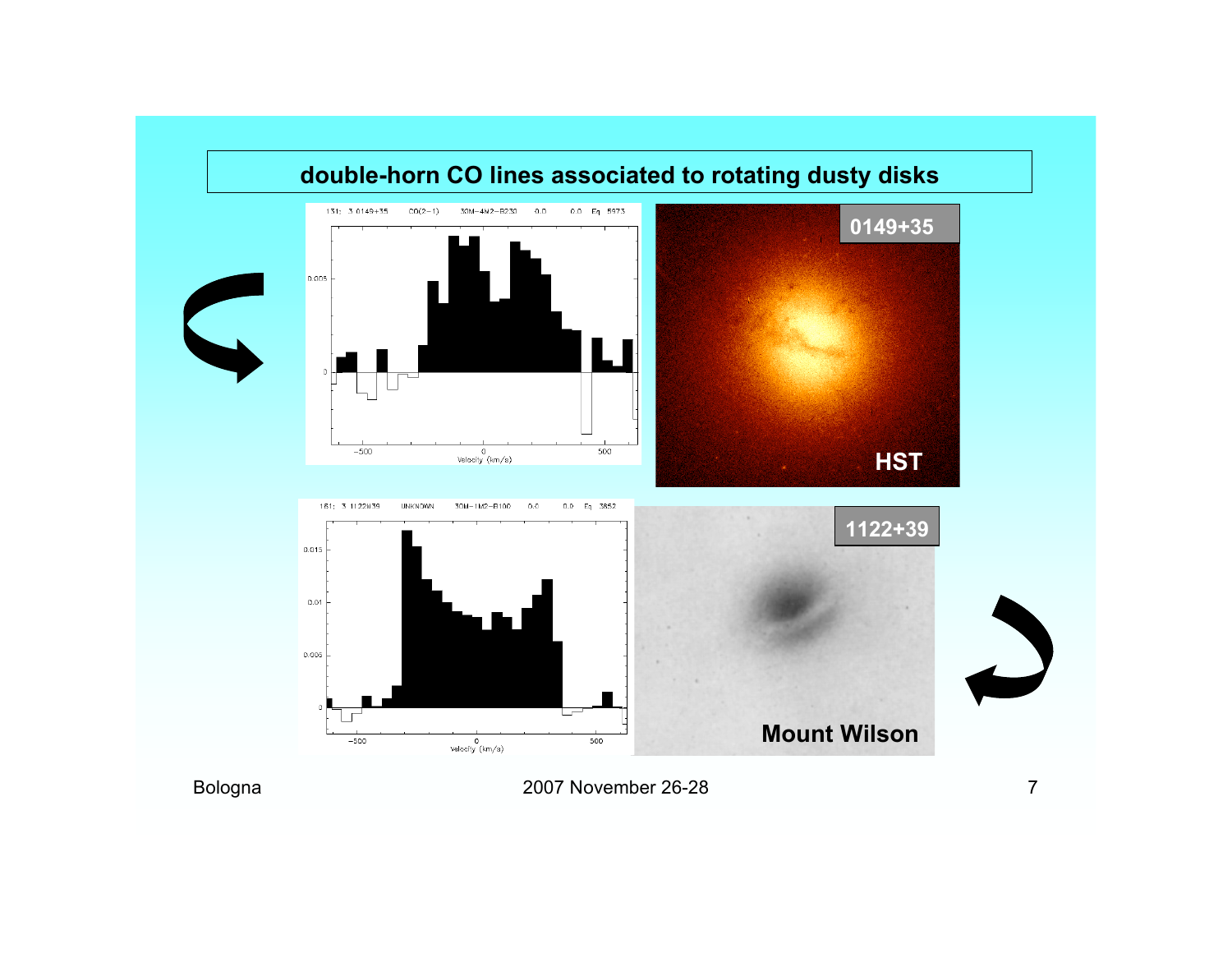# **Science Highlights: Physical properties of radio source components**

#### **Lobes: X ray using Chandra + XMM**

IC, two possible mechanisms:

IC scattering between γ∼103 electrons with CMB photons (Grindlay 1979; Miley 1980).

IC scattering between γ∼100-300 electrons and nuclear photons (Brunetti et al. 1997, A&A, 325, 898; Brunetti 2000, Astropart. Phys, 13, 107). In this case the IC is anisotropic  $\Box$  far lobe should appear more X ray luminous.

Comparison of radio and X fluxes provides direct estimate of the average magnetic field along the line of sight and, independently, the number density of the IC particles.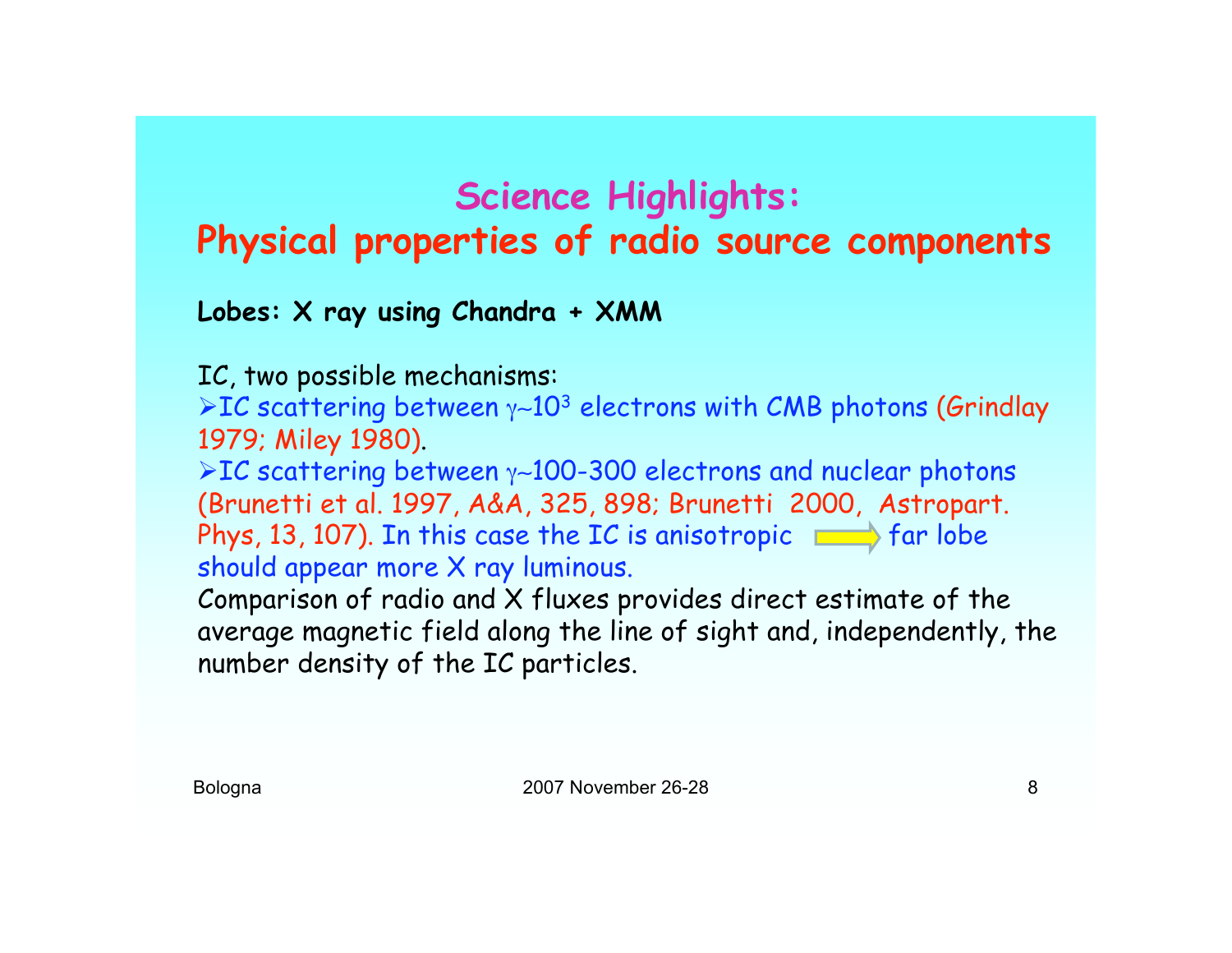### 3C 265: example of IC scattering of nuclear photons Bondi, Brunetti, Comastri & Setti 2004, MNRAS, 354, 43

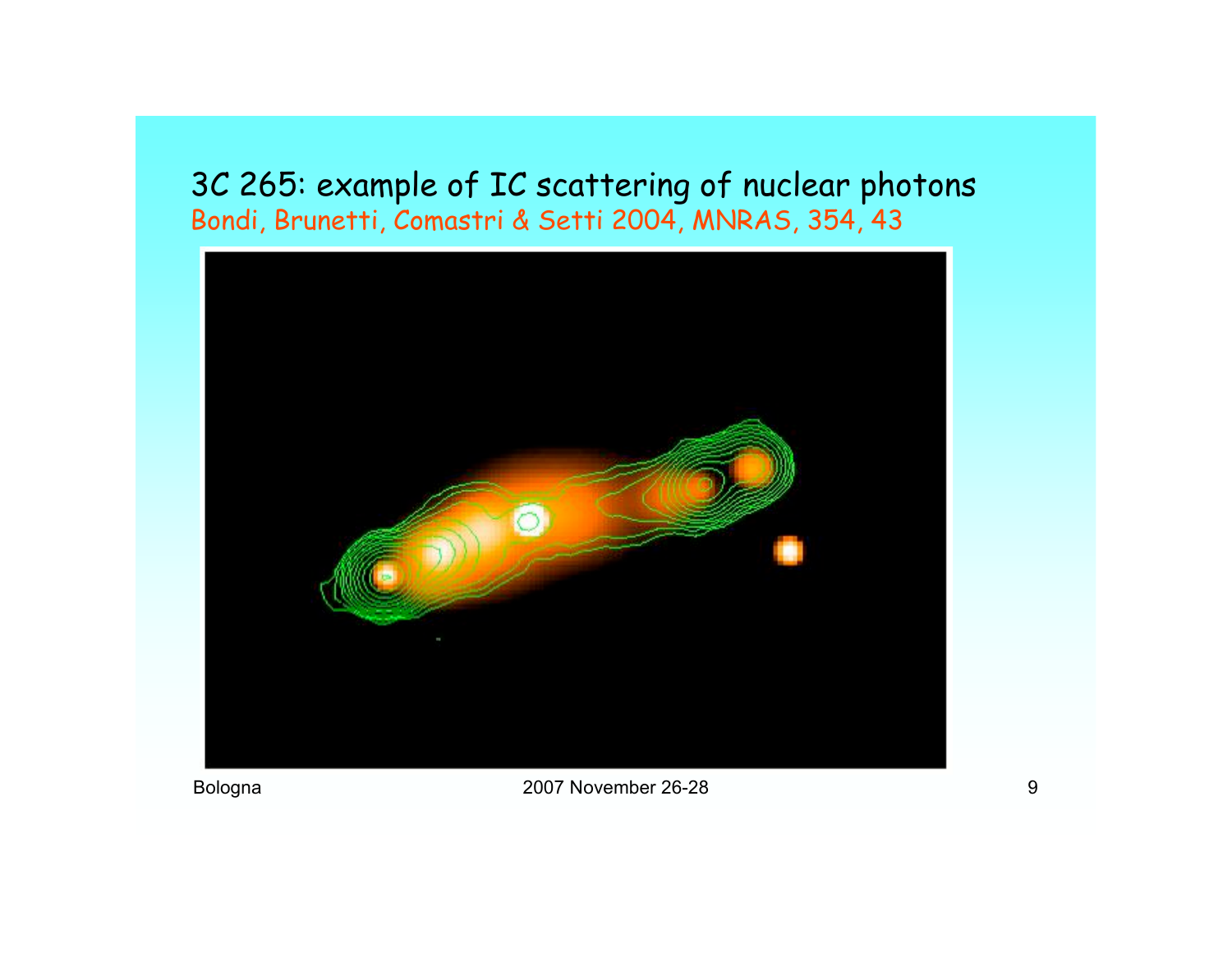### Pictor A: example of IC scattering of CMB photons

Fig. 1.—Top: XMM-Newton MOS1 image (0.2-10 keV) of Pic A observed on 2005 January 14. Several components are visible: the bright nucleus, the west hot spot, the jet, and the two lobes. The blue and red circles represent the east and west extraction regions of the lobes, respectively. Regions corresponding to the two hot spots, jet contribution, and a point source (black circles) are excluded. Bottom: VLA map (Perley et al. 1997) at 20 cm. Pink boxes represent the subregions used for the spatially resolved analysis. The labels are described in the text. The black circle delimits the excluded nuclear region.

(Migliori, Grandi, Palumbo, Brunetti & Stanghellini 2007, ApJ, 668, 203)

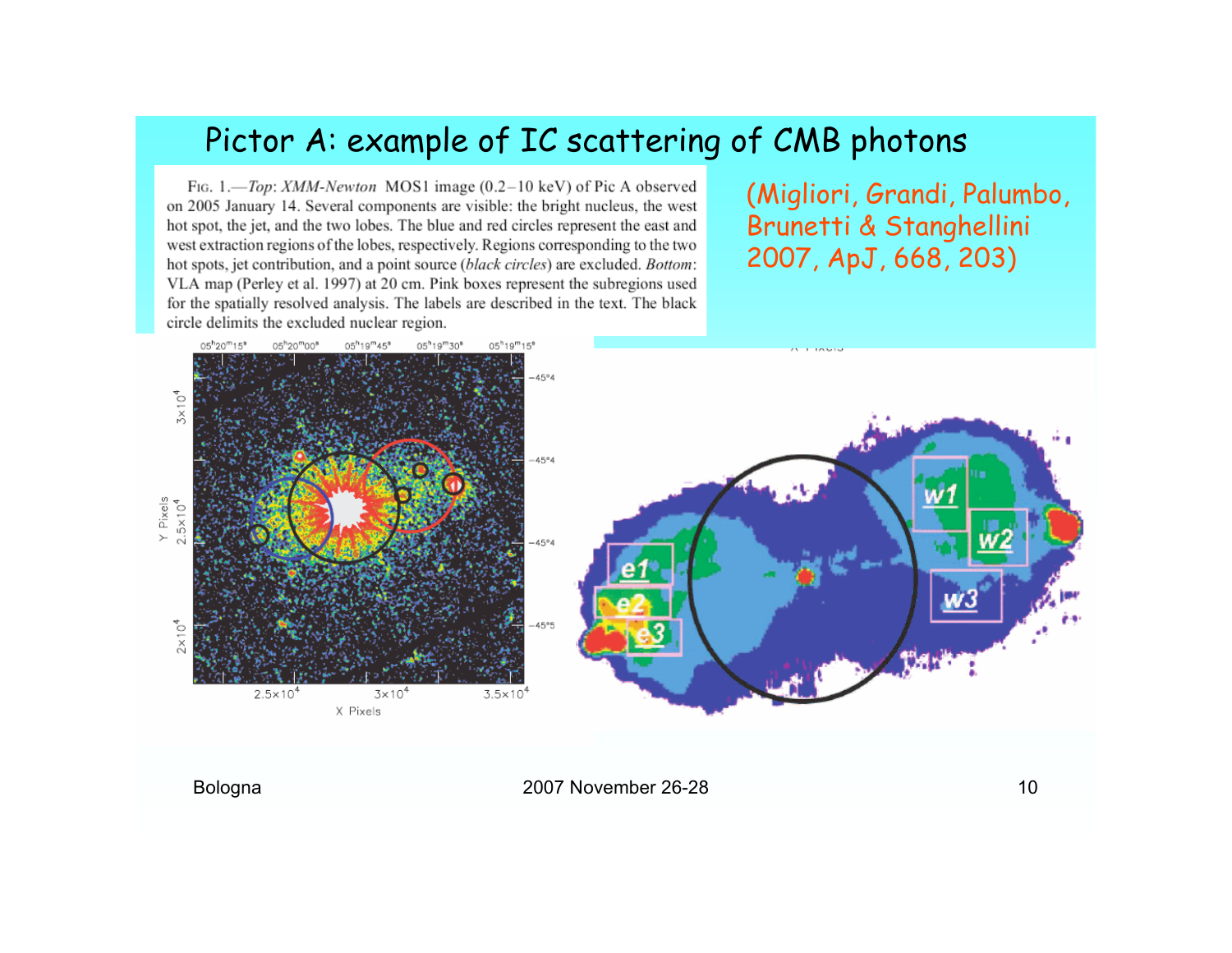Inverse Compton value  $B_{\text{IC}}$  (bottom) and particle density  $k_e$  (top) values of the east (filled circles) and west (open circles) sub-regions plotted as a function of the radio flux ( $F/V$ ) at 1.4 GHz, normalized by the relative volume

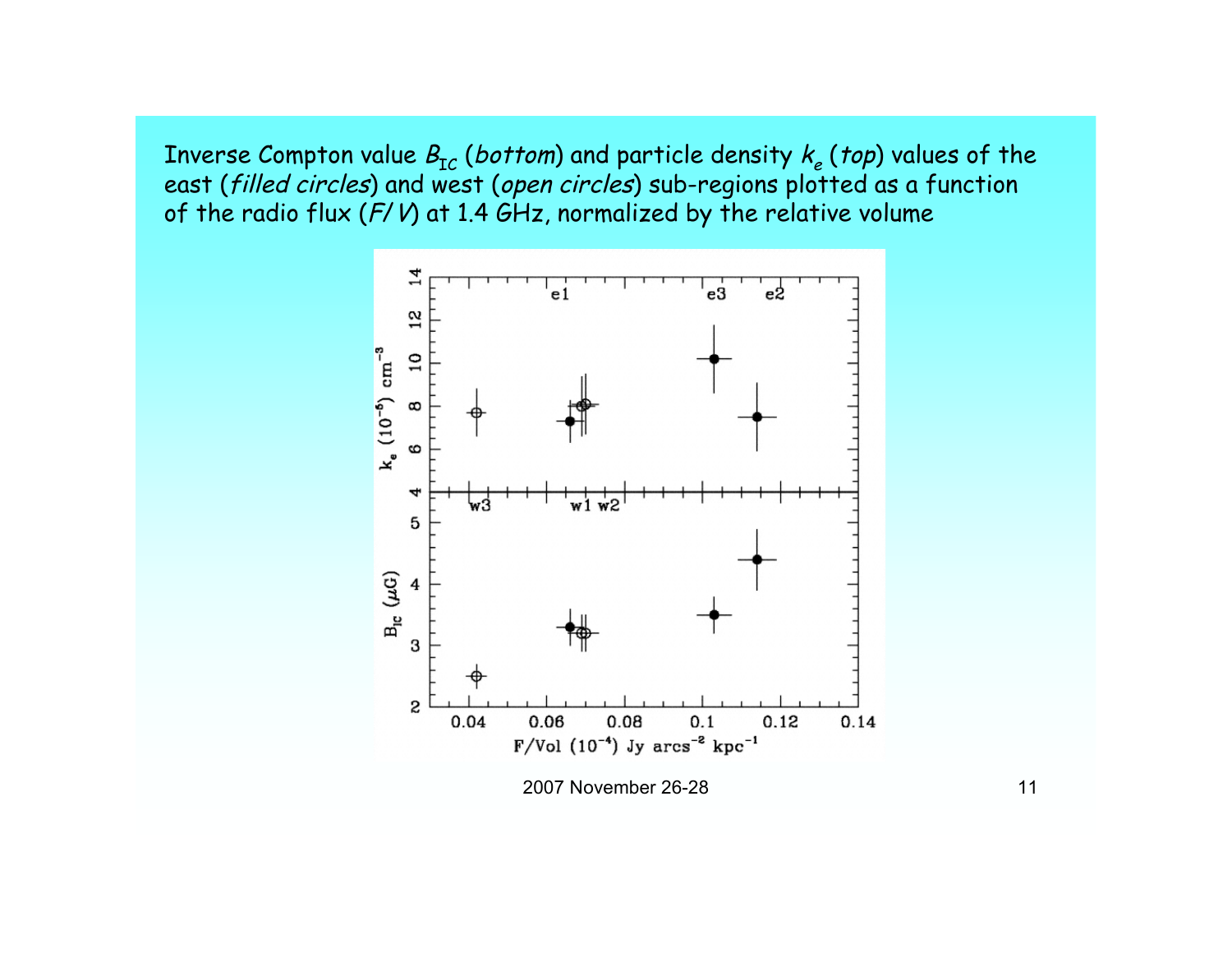### People involved in "large scale" radio source studies:

IRA staff: Bondi, Brunetti, Chiaberge, Feretti, Mack, Parma, Prandoni, Stanghellini, Vigotti, Venturi IRA collaborators: Dallacasa, de Ruiter, R. Fanti, Giovannini, Govoni, Gregorini, Murgia, Setti Post-Docs: Orienti, Varano Ph.D. students: Montenegro Montes External collaborators: "many" (other INAF institutes, universities, etc.)

External Funding:

ASI (Italian Space Agency), 2006-2007

Instruments used:

VLA, GMRT, Effelsberg, WSRT IRAM, Spitzer HST, VIMOS, TNG Chandra, XMM